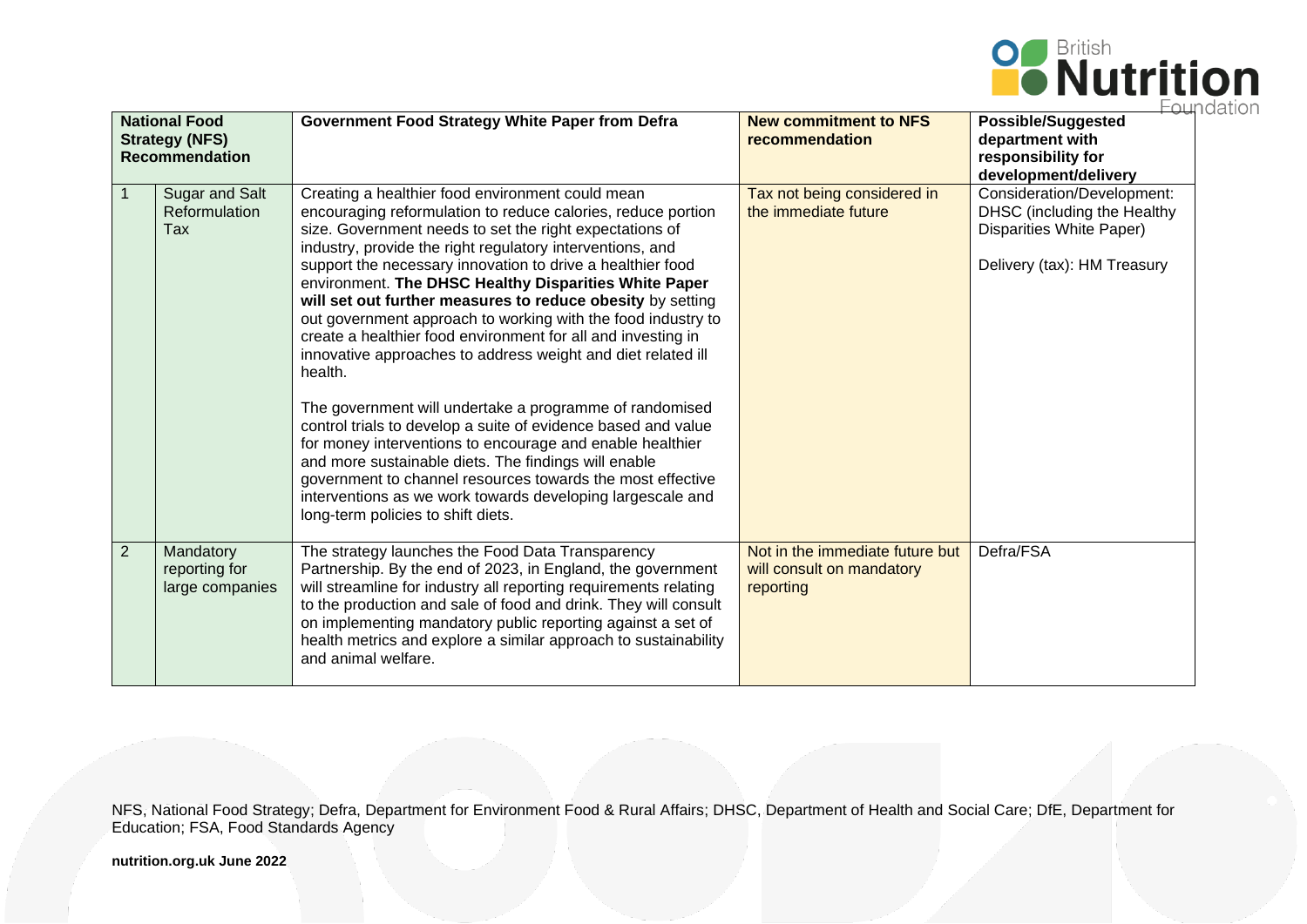

|                |                                                                                                         |                                                                                                                                                                                                                                                                                                                                                                                                                                                                                                                                                                                                                                |                                                                                                                                                                                                                                                                                                                  | ⊏⊖⊟            |
|----------------|---------------------------------------------------------------------------------------------------------|--------------------------------------------------------------------------------------------------------------------------------------------------------------------------------------------------------------------------------------------------------------------------------------------------------------------------------------------------------------------------------------------------------------------------------------------------------------------------------------------------------------------------------------------------------------------------------------------------------------------------------|------------------------------------------------------------------------------------------------------------------------------------------------------------------------------------------------------------------------------------------------------------------------------------------------------------------|----------------|
| 3              | New Eat and<br>Learn initiative<br>for schools                                                          | Previously announced commitment in Levelling Up White<br>Paper: the government will invest up to £5 million to launch a<br>school cooking revolution, including the development of<br>brand-new content for the curriculum and providing bursaries<br>for teacher training and leadership. To support this, the UK<br>Government will invest up to £200,000 to pilot new training for<br>school governors and academy trusts on a whole school<br>approach to food. The government will aim for every child<br>leaving secondary school to know at least six basic recipes<br>that will support healthy living into adulthood. | The 'school cooking revolution'<br>previously announced differs<br>from the NFS proposition of<br>including curriculum changes,<br>accreditation, inspection,<br>funding for ingredients and<br>fruit, and vegetable<br>procurement at a cost of £206<br>million (£104 million for<br>ingredients) over 3 years. | <b>DfE</b>     |
| 4              | Extend eligibility<br>for free school<br>meals                                                          | Will continue to keep free school meal eligibility under review.                                                                                                                                                                                                                                                                                                                                                                                                                                                                                                                                                               | Not in the immediate future                                                                                                                                                                                                                                                                                      | DfE/Government |
| 5              | Funding for<br><b>Holiday Activities</b><br>and Food (HAF)<br>Programme                                 | Previously announced commitment in Oct 2021 from DfE, to<br>continue funding the Holiday Activities and Food (HAF)<br>Programme with a £600 million investment over a 3-year<br>period.                                                                                                                                                                                                                                                                                                                                                                                                                                        | <b>Committed to this NFS</b><br>recommendation, previously<br>announced                                                                                                                                                                                                                                          | <b>DfE</b>     |
| 6              | <b>Expand Healthy</b><br><b>Start Scheme</b>                                                            | Previously launched (in 2021) a digital scheme that offers a<br>prepaid card to those applying for Healthy Start instead of<br>paper vouchers.                                                                                                                                                                                                                                                                                                                                                                                                                                                                                 | Not in the immediate future                                                                                                                                                                                                                                                                                      | <b>DHSC</b>    |
| $\overline{7}$ | <b>Trialling</b><br>Community<br>Eatwell<br>Programme<br>supporting those<br>on low diets to<br>improve | Announced Community Eatwell in Levelling Up White Paper -<br>further details will be published in the Health Disparities White<br>Paper.                                                                                                                                                                                                                                                                                                                                                                                                                                                                                       | <b>Following the NFS</b><br>recommendation, previously<br>announced                                                                                                                                                                                                                                              | <b>DHSC</b>    |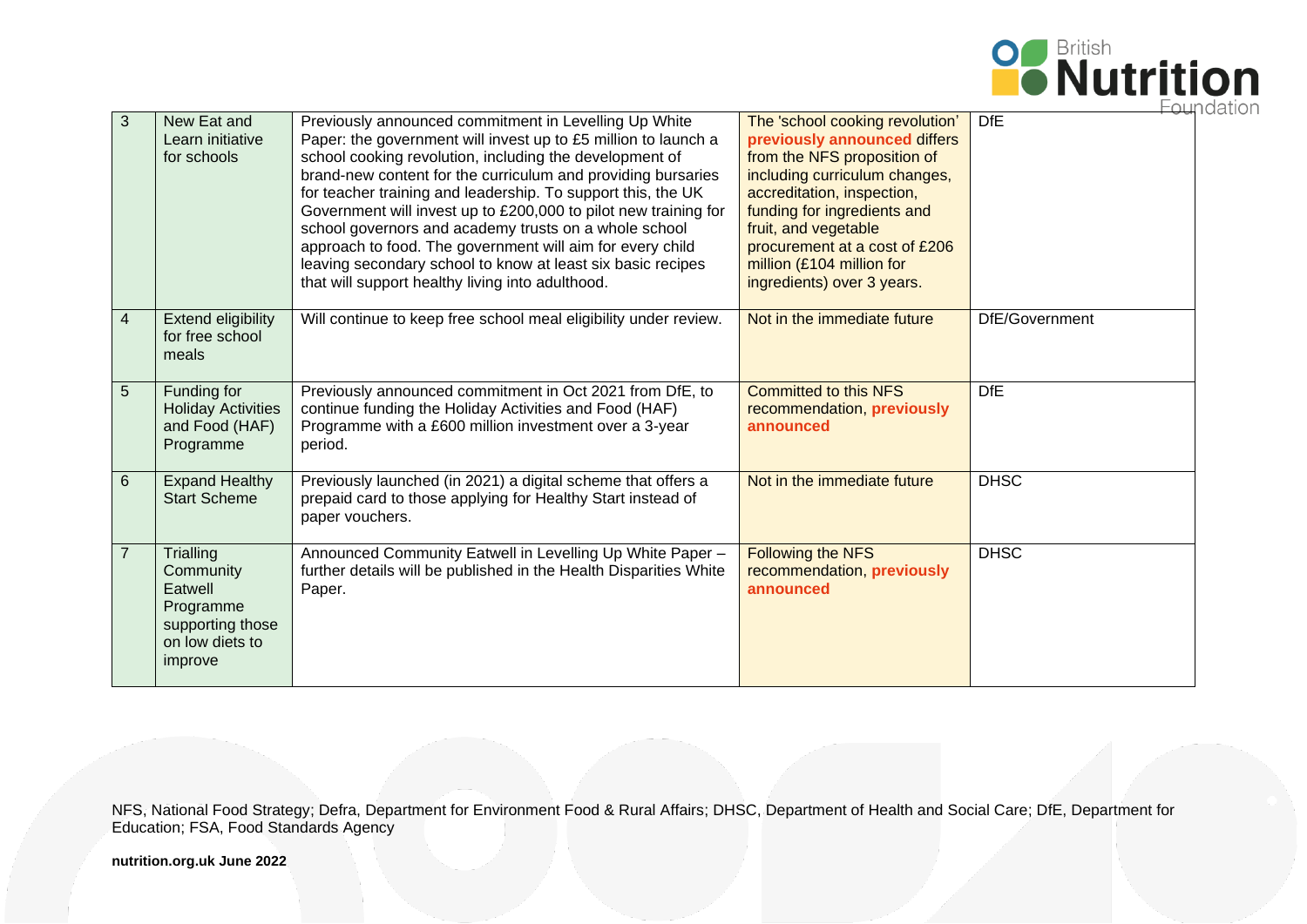

| 8  | Guarantee the<br>budget for<br>agricultural<br>payments until at<br>least 2029 to<br>help farmers<br>transition to<br>more sustainable<br>land use. | Environmental Land Management (ELM) offers to remain<br>responsive to farmer demand through co-design and ensuring<br>remain on track to achieve objectives for Net Zero,<br>biodiversity, and animal health and welfare.                                                                                                                                       | No budget guarantees outlined<br>but plans to support farmers<br>through ELM and include<br>increasing output in<br>horticulture and seafood                                                                                                                                                                                                         | דו ור )⊏ H<br>Defra |
|----|-----------------------------------------------------------------------------------------------------------------------------------------------------|-----------------------------------------------------------------------------------------------------------------------------------------------------------------------------------------------------------------------------------------------------------------------------------------------------------------------------------------------------------------|------------------------------------------------------------------------------------------------------------------------------------------------------------------------------------------------------------------------------------------------------------------------------------------------------------------------------------------------------|---------------------|
| 9  | Create a Rural<br><b>Land Use</b><br>Framework<br>based on the<br>three-<br>compartment<br>model.                                                   | A land use framework to be published in 2023 that will reflect<br>objectives for English Agriculture, the environment and net<br>zero.                                                                                                                                                                                                                          | Will publish a land use<br>framework in 2023                                                                                                                                                                                                                                                                                                         | Defra               |
| 10 | Define minimum<br>standards for<br>trade, and a<br>mechanism for<br>protecting them.                                                                | Protecting environmental, ethical and animal welfare<br>measures through Animal Health and Welfare pathway. Food<br>Data Transparency Partnership will support consumers better<br>understanding production impact of food they buy (looking at<br>consistent ecolabelling); improved procurement policy practice<br>to encourage use of locally produced food. | Minimum standards for trade<br>and a mechanism for<br>protecting them not clearly<br>defined                                                                                                                                                                                                                                                         | Defra/Government    |
| 11 | Invest £1 billion<br>in innovation to<br>create a better<br>food system.                                                                            | Commitment to spend £270 million through the Farming<br>Innovation Programme on innovation programmes to 2029<br>and developing a 'what works centre' to share best practice<br>across industry. Partnership with UK Research and Innovation<br>(UKRI) to invest over £120 million in research across the food<br>system.                                       | Some areas for innovation<br>funding defined including<br>alternative proteins and gene<br>editing, reducing methane<br>emissions from livestock.<br>Development of a What Works<br>Centre to provide farmers with<br>evidence to support take up of<br>new innovations. Less new<br>funding committed compared<br>to NFS recommendation<br>defined. | Defra               |